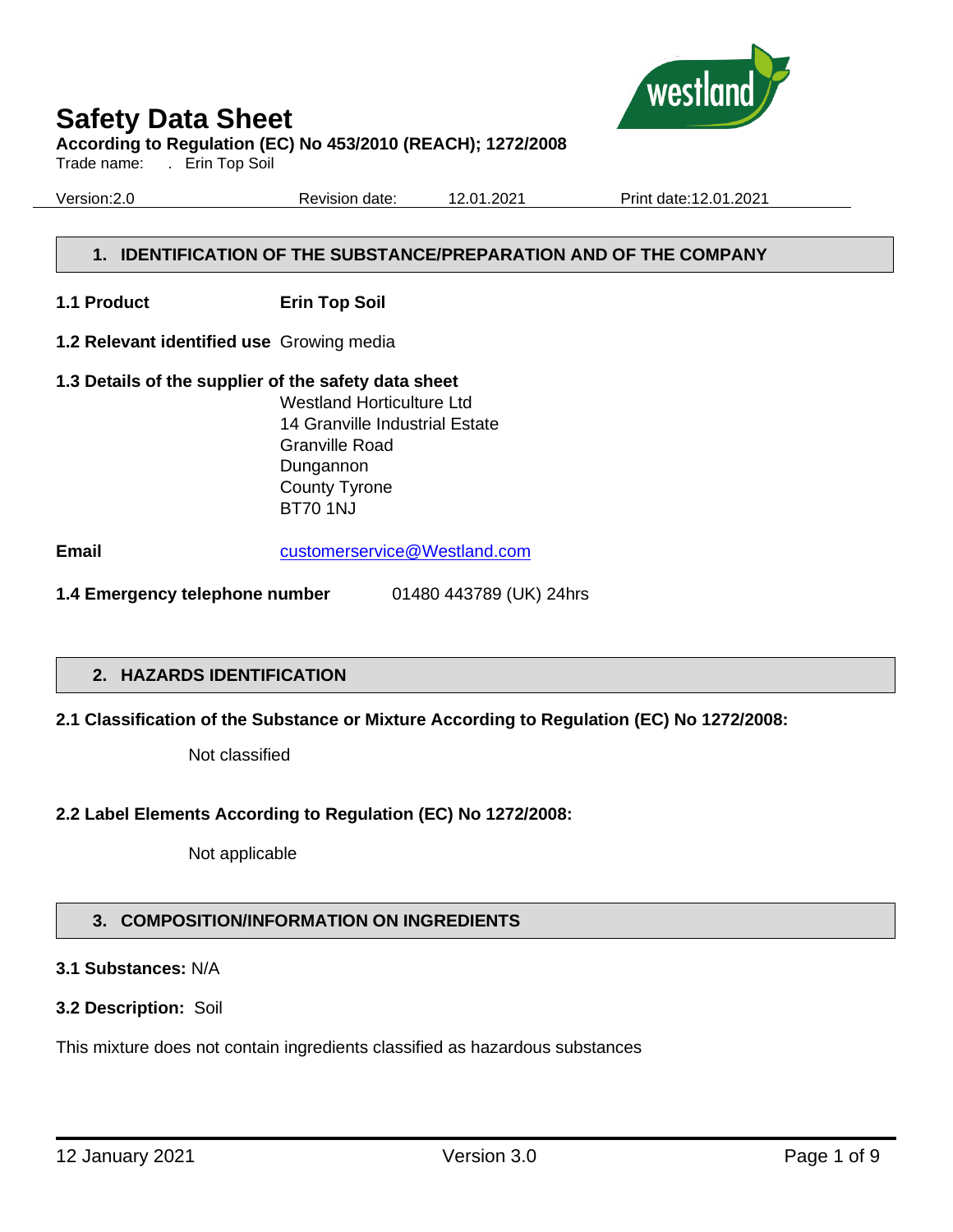

Trade name: . Erin Top Soil

Version:2.0 Revision date: 12.01.2021 Print date:12.01.2021

# **4. FIRST AID MEASURES**

#### **4.1 Description of first aid measures**

**General information:** Have the product container, label or Material Safety Data Sheet with you when calling a poison control center or physician, or going for treatment. Get medical advice is any symptoms occur or persist

- **Inhalation:** Move person to fresh air. Keep patient warm and at rest.
- **Skin Contact:** Wash off with soap and plenty of water.
- **Eye Contact:** Rinse with plenty of water, also under the eyelids, for at least 15 minutes. Remove contact lenses and continue flushing.
- **Ingestion:** Rinse out mouth and then drink water
- **4.2 Most important symptoms and effects, both acute and delayed:**  Information not available
- **4.3 Indication of any immediate medical attention and special treatment needed** Information not available

#### **5. FIRE FIGHTING MEASURES**

#### **5.1 Extinguishing Media:**

The mixture is not classified as flammable as such extinguishing media should be chosen as appropriate for surrounding materials.

#### **5.2 Specific Hazards Arising From the Substance or Mixture:**

Fire may produce hazardous products of combustion such as carbon monoxide Exposure to decomposition products may be a hazard to health.

#### **5.3 Advice for Fire Fighters:** N/A

#### **Further Information:** None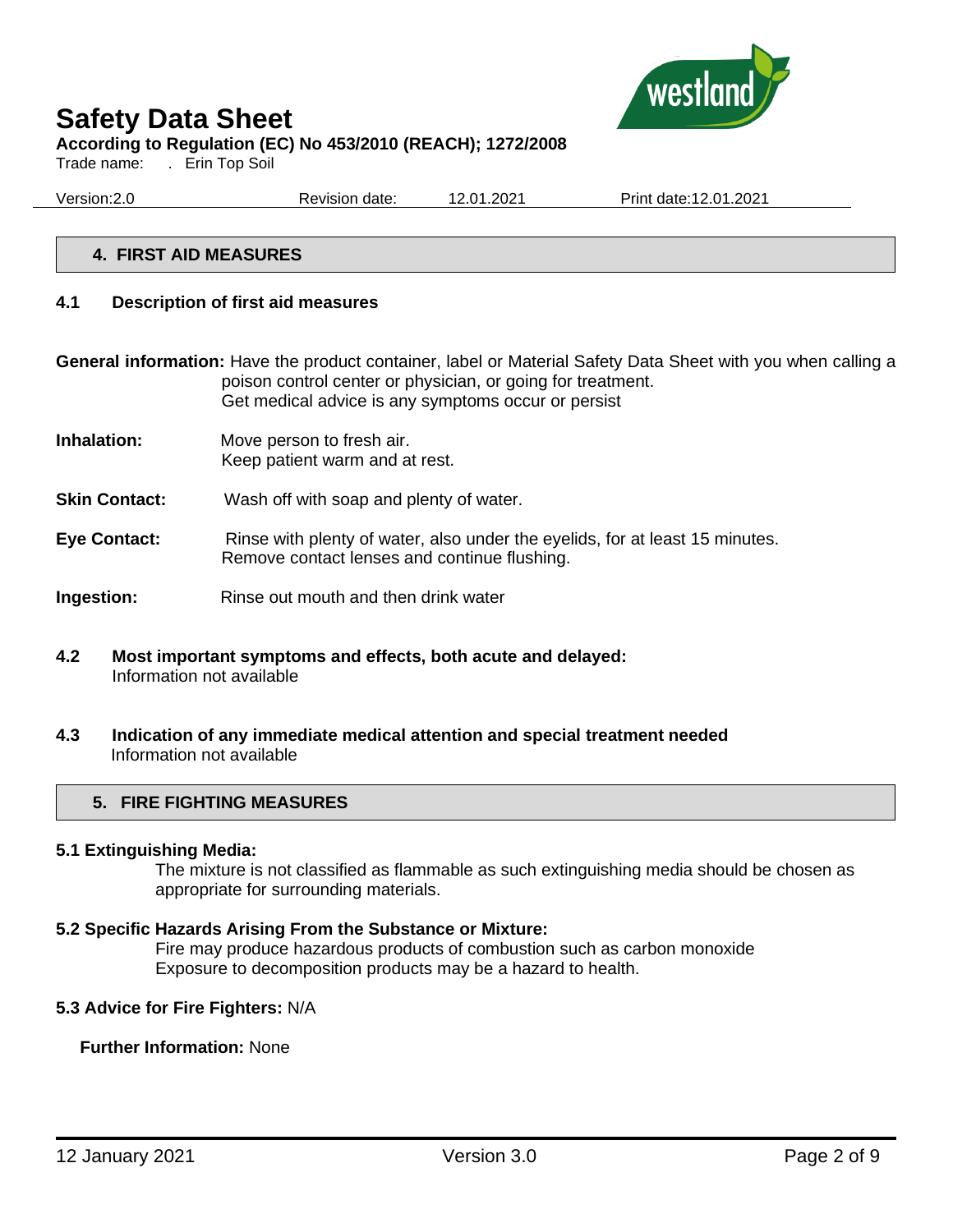

# **Safety Data Sheet**

# **According to Regulation (EC) No 453/2010 (REACH); 1272/2008**

Trade name: . Erin Top Soil

Version:2.0 Revision date: 12.01.2021 Print date:12.01.2021

# **6. ACCIDENTAL RELEASE MEASURES**

#### **6.1 Personal Precautions, Protective Equipment and Emergency Procedures:**

Avoid formation / breathing of dust Avoid contact with skin and eyes Ensure adequate ventilation

#### **6.2 Environmental Precautions:**

Not applicable

# **6.3 Methods and Materials for Containment and Cleaning Up:**

Vacuum or sweep up material Wash affected area with water Place into suitable labelled containers for disposal according to local / national regulations

# **7. HANDLING AND STORAGE**

# **7.1 Precautions for safe handling**

- Prevent dust formation and inhalation
- Avoid contact with eyes and skin
- Wear gloves when handling the product over long periods of time
- Wash hands and observe good hygiene practice after handling this product

# **7.2 Conditions for safe storage, including any incompatibilities**

• Keep product in original labelled containers

# **7.3 Specific End Uses**:

Use as compost according to the instruction on the label

# **8. EXPOSURE CONTROLS / PERSONAL PROTECTION**

# **8.1 Control Parameters**

No ingredients with limit values that require monitoring at the workplace

# **8.2 Exposure Controls**

**Appropriate engineering controls:** No special ventilation requirements. Avoid high dust concentration and provide ventilation where necessary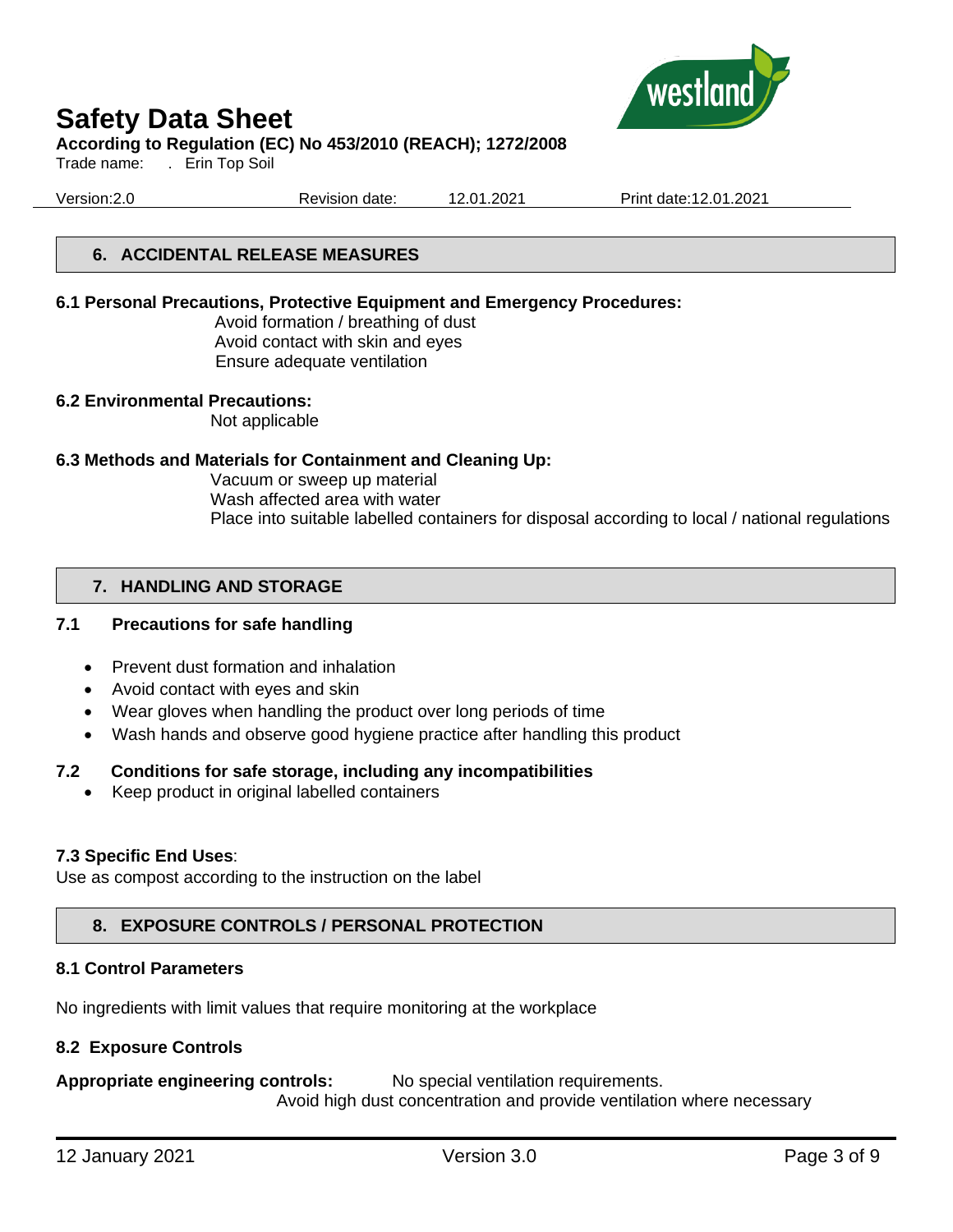

# **Safety Data Sheet**

# **According to Regulation (EC) No 453/2010 (REACH); 1272/2008**

Trade name: . Erin Top Soil

| Version: 2.0                                              | Revision date:                                                                       | 12.01.2021 | Print date: 12.01.2021                                                                                                                                            |
|-----------------------------------------------------------|--------------------------------------------------------------------------------------|------------|-------------------------------------------------------------------------------------------------------------------------------------------------------------------|
|                                                           |                                                                                      |            |                                                                                                                                                                   |
| <b>Protective Measures:</b>                               |                                                                                      |            | When selecting personal protective equipment, seek appropriate professional advice.<br>Personal protective equipment should be certified to appropriate standards |
| <b>Respiratory Protection:</b>                            | Not necessary if room is well ventilated<br>indicates this is necessary. (Filter P2) |            | Use suitable dust respirator if dust concentration is high or if a risk assessment                                                                                |
| <b>Hand Protection:</b>                                   |                                                                                      |            | Wear suitable gloves when handling the product over long periods or if a risk<br>assessment indicates this is necessary. Gloves complying with EN420              |
| <b>Eye Protection:</b>                                    |                                                                                      |            | Wear eye protection when a risk assessment indicates this is necessary to avoid<br>exposure to dust. Safety glasses complying with EN166 as a minimum             |
| <b>Skin and Body Protection: Protective work clothing</b> |                                                                                      |            |                                                                                                                                                                   |

# **8.2.3 Environmental exposure controls:** N/A

# **9. PHYSICAL AND CHEMICAL PROPERTIES**

# **9.1 Information on basic physical and chemical properties**

**Appearance:** crumbly dark brown/black compost

**Physical state:** solid

- **Colour:** dark brown/black
- **Odour:** earthy

**Odour threshold:** none known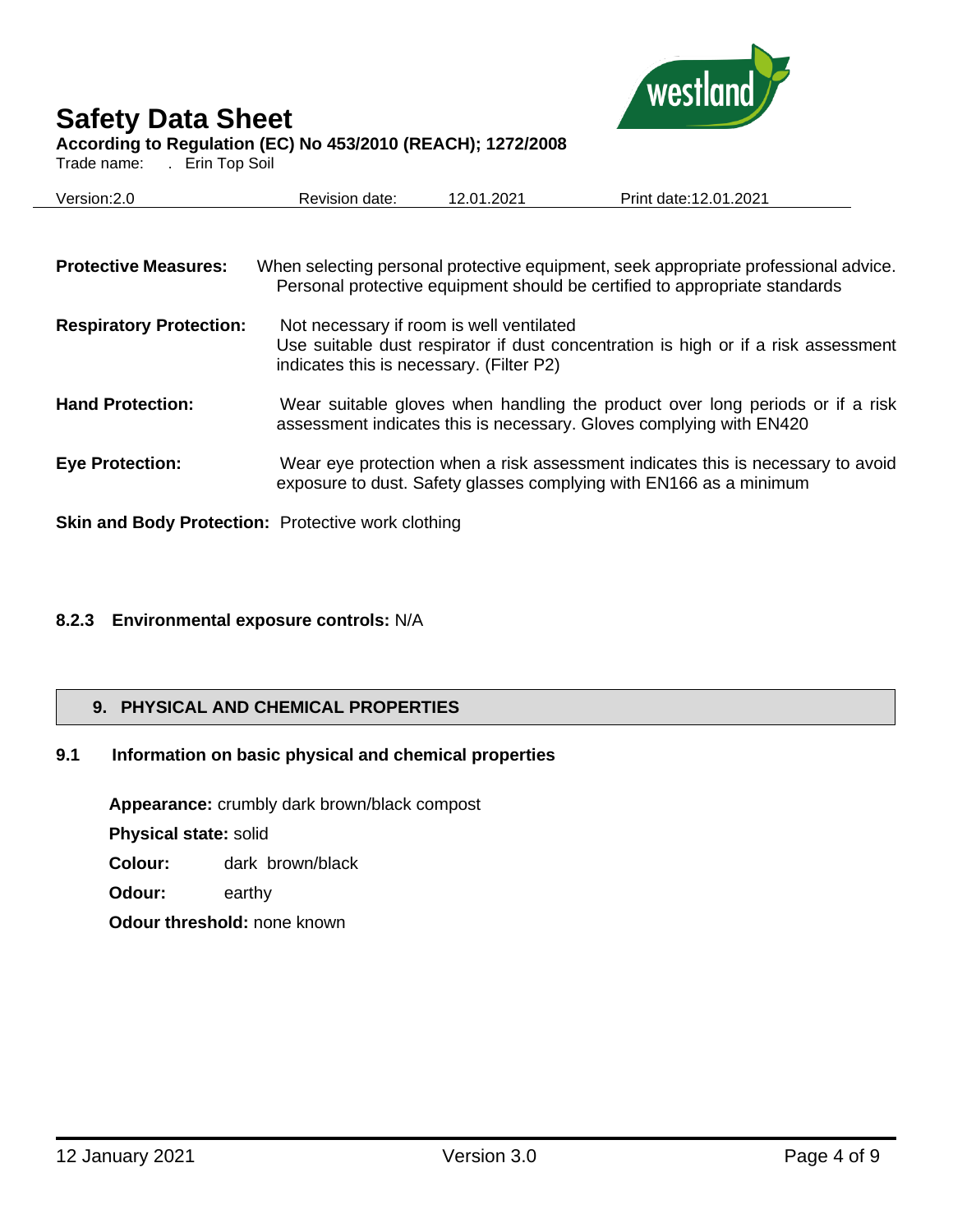

Trade name: . Erin Top Soil

Version:2.0 Revision date: 12.01.2021 Print date:12.01.2021

# **9.2 Other information**

|                               | Value          | <b>Concentration</b> | <b>Method</b>  | <b>Temperature</b> | <b>Pressure</b> | <b>Remark</b>  |
|-------------------------------|----------------|----------------------|----------------|--------------------|-----------------|----------------|
| pH                            | $5.5 -$        |                      |                | $20^{\circ}$ C     |                 |                |
|                               | 6.0            |                      |                |                    |                 |                |
| <b>Melting point/freezing</b> | $\blacksquare$ | $\blacksquare$       | $\blacksquare$ | $\blacksquare$     | $\blacksquare$  | $\blacksquare$ |
| point                         |                |                      |                |                    |                 |                |
| <b>Initial boiling</b>        | $\blacksquare$ | $\blacksquare$       |                | $\blacksquare$     | $\blacksquare$  |                |
| point/boiling range           |                |                      |                |                    |                 |                |
| <b>Flash point</b>            | $\blacksquare$ | $\blacksquare$       | ä,             | ä,                 | ä,              | $\blacksquare$ |
| <b>Evaporation rate</b>       | $\blacksquare$ | $\blacksquare$       | ä,             | ä,                 | $\blacksquare$  | $\blacksquare$ |
| <b>Flammability (solid,</b>   | $\blacksquare$ | $\blacksquare$       | $\blacksquare$ | $\blacksquare$     | $\blacksquare$  | ۰              |
| gas)                          |                |                      |                |                    |                 |                |
| <b>Upper/lower</b>            | $\blacksquare$ | $\blacksquare$       | $\blacksquare$ | $\blacksquare$     | $\blacksquare$  | $\blacksquare$ |
| flammability or               |                |                      |                |                    |                 |                |
| explosive limits              |                |                      |                |                    |                 |                |
| <b>Upper explosive limits</b> | $\blacksquare$ | $\blacksquare$       | $\blacksquare$ | $\blacksquare$     | $\blacksquare$  | $\blacksquare$ |
| Lower explosive limits        | $\blacksquare$ | $\blacksquare$       | $\blacksquare$ | ä,                 | ä,              | $\blacksquare$ |
| Vapour pressure               | $\blacksquare$ | $\blacksquare$       | $\blacksquare$ | $\blacksquare$     | $\blacksquare$  | $\blacksquare$ |
| <b>Vapour density</b>         | $\blacksquare$ | ä,                   | $\blacksquare$ | $\blacksquare$     | ä,              | $\blacksquare$ |
| <b>Relative density</b>       | $200 -$        | $\blacksquare$       | $\blacksquare$ | $\blacksquare$     | $\blacksquare$  | $\blacksquare$ |
|                               | 250g/l         |                      |                |                    |                 |                |
| -Solubility(ies)              | ä,             | ä,                   | ä,             | ä,                 | $\blacksquare$  | ä,             |
| <b>Partition coefficient:</b> | $\blacksquare$ | $\blacksquare$       | $\blacksquare$ | $\blacksquare$     | $\blacksquare$  | ۰              |
| n-octanol/water               |                |                      |                |                    |                 |                |
| <b>Auto-ignition</b>          | $\blacksquare$ | $\blacksquare$       | Ξ.             | $\blacksquare$     | $\blacksquare$  | ۰              |
| temperature                   |                |                      |                |                    |                 |                |
| -Decomposition                | $\blacksquare$ | ä,                   | ä,             | $\blacksquare$     | $\blacksquare$  | ä,             |
| temperature                   |                |                      |                |                    |                 |                |
| <b>Viscosity</b>              | $\blacksquare$ | $\blacksquare$       | $\blacksquare$ | $\blacksquare$     | $\blacksquare$  | $\blacksquare$ |
| Viscosity, dynamic            | $\blacksquare$ | $\blacksquare$       | ۰              | $\blacksquare$     | $\blacksquare$  | $\blacksquare$ |
| <b>Viscosity, cinematic</b>   | $\overline{a}$ | ä,                   | ÷,             | ä,                 | $\blacksquare$  | $\blacksquare$ |
| <b>Explosive properties</b>   | $\blacksquare$ | $\blacksquare$       | $\blacksquare$ | $\blacksquare$     | $\blacksquare$  | ۰              |
| <b>Oxidising properties</b>   | $\blacksquare$ | $\blacksquare$       | $\blacksquare$ | $\blacksquare$     | $\blacksquare$  | ۰              |

**Physical hazards:** None known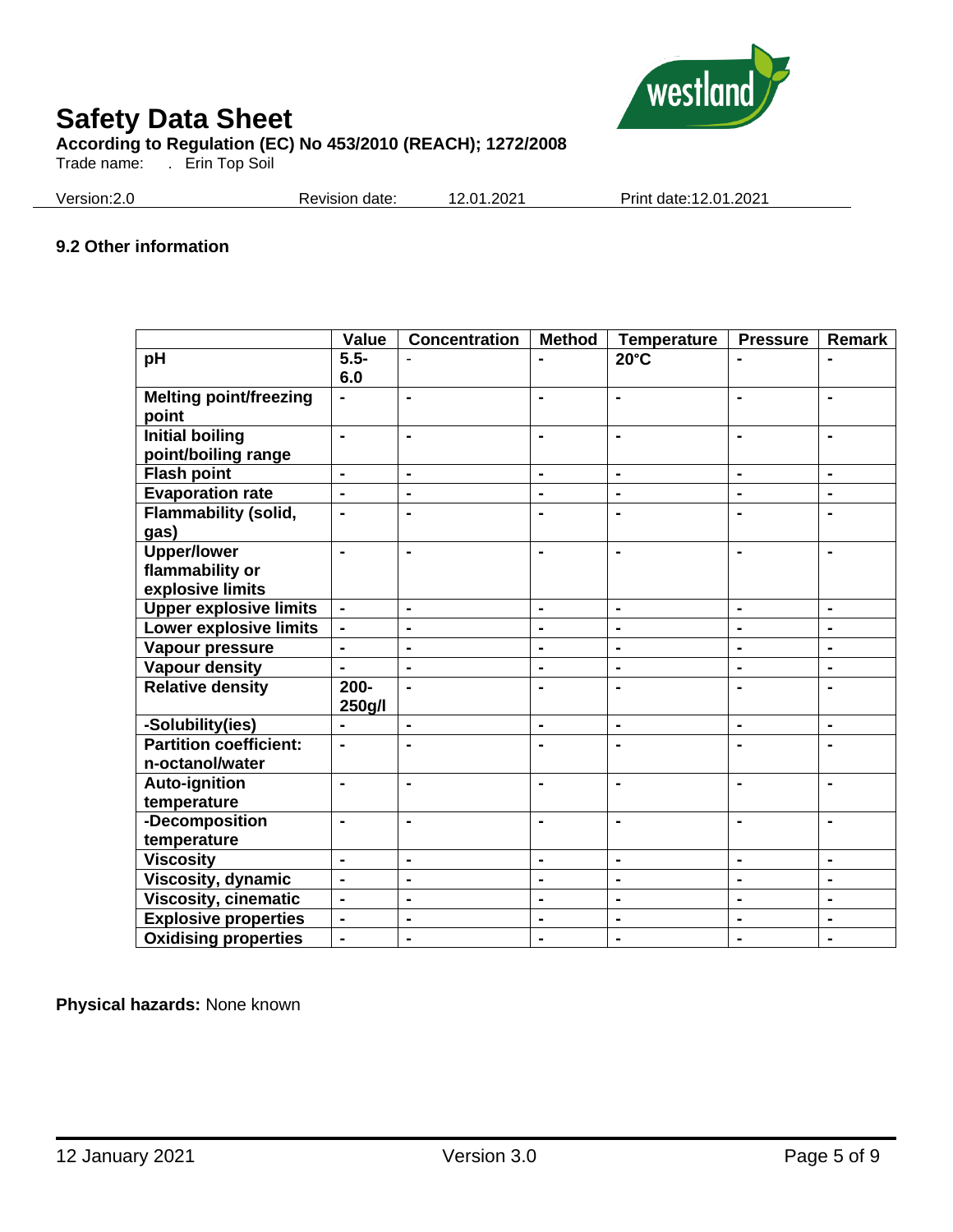

Trade name: . Erin Top Soil

Version:2.0 Revision date: 12.01.2021 Print date:12.01.2021

# **10. STABILITY AND REACTIVITY**

**10.1 Reactivity:** Stable under normal conditions of storage, handling and use

- **10.2 Chemical Stability:** Stable under normal conditions of storage, handling and use
- **10.3 Possibility of hazardous reactions**: Hazardous reactions will not occur under normal transport or storage conditions.
- **10.4 Conditions To Avoid**: Extremes of temperature
- **10.5 Incompatible Materials**: Oxidising agents

**10.6 Hazardous decomposition products**:Heating or fire can release toxic or irritant vapours and fumes

# **11. TOXICOLOGICAL INFORMATION**

**Toxicokinetics, metabolism and distribution**

#### **11.1 Information on toxicological effects**

**Acute Toxicity:** Mixture not classified for acute toxicity

**Skin Corrosion/Irritation:** The mixture is not classified as skin irritant

**Eye damage/ Irritation:** The mixture is not classified for eye damage

**Respiratory or Skin Sensitization:** The mixture is not classified as a sensitizer

#### **CMR effects (carcinogenity, mutagenicity and toxicity for reproduction)**

The mixture is not classified as mutagenic, carcinogen, reproductive toxic or aspiration hazard

#### **Other information:** None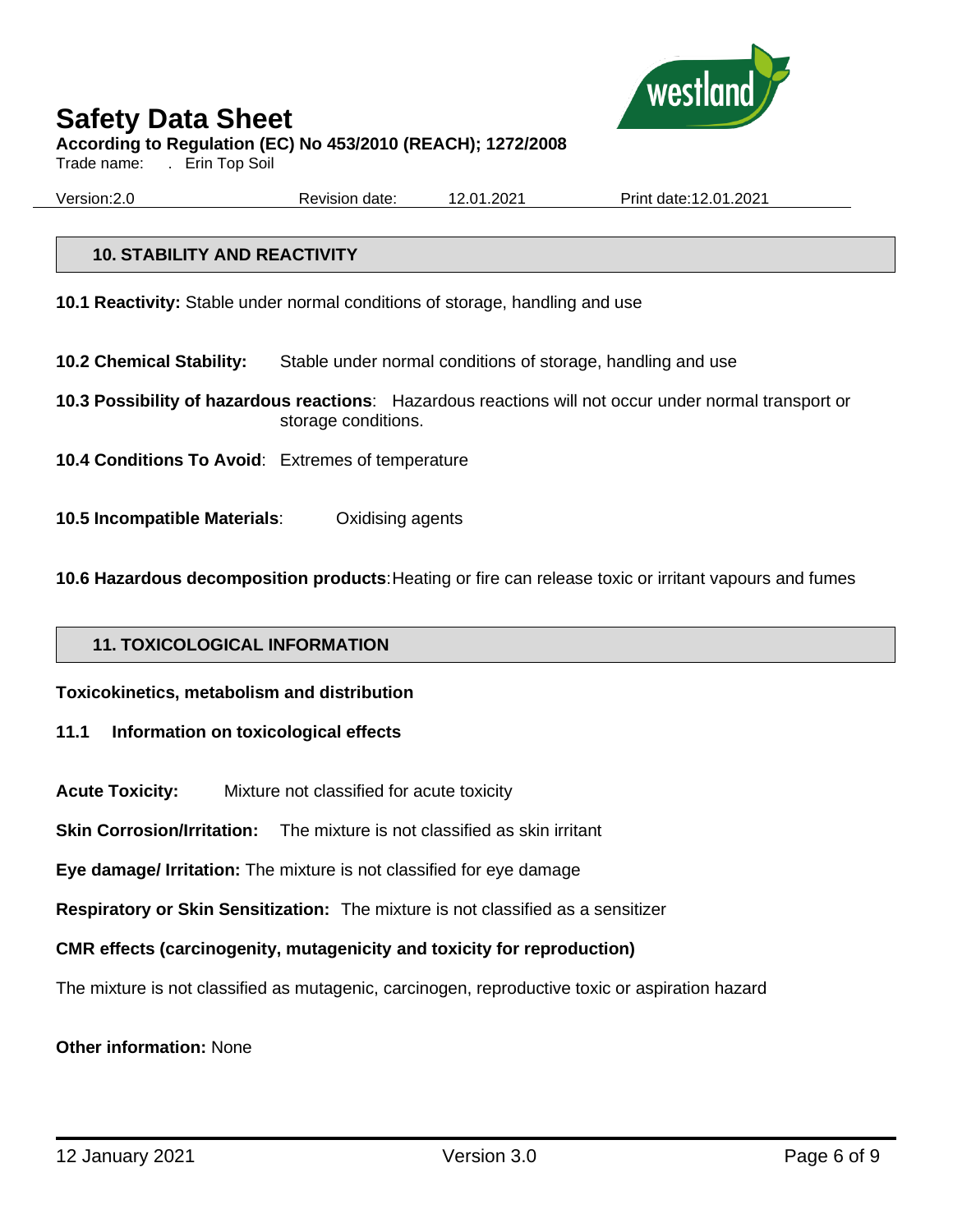

Trade name: . Erin Top Soil

| Version: 2.0 | Revision date: | 12.01.2021 | Print date: 12.01.2021 |
|--------------|----------------|------------|------------------------|
|              |                |            |                        |

# **12. ECOLOGICAL INFORMATION**

The mixture is not classified for environmental hazard

| 12.1 Toxicity:                         | No information available on mixture |
|----------------------------------------|-------------------------------------|
| 12.2 Persistence and Degradability:    | No information available on mixture |
| <b>12.3 Bioaccumulative Potential:</b> | No information available on mixture |
| 12.4 Mobility in Soil:                 | No information available on mixture |
| 12.5 PBT and vPvB assessment:          | No information available on mixture |
| 12.6 Other adverse effects:            | Information not available           |

# **13. DISPOSAL CONSIDERATIONS**

#### **13.1 Waste treatment methods**

**Product:** Spread product over land as soil conditioner Check if agriculture use is possible. Where possible recycling is preferred to disposal or incineration. If recycling is not practicable, dispose of in compliance with local regulations.

**Contaminated Packaging:** Empty remaining contents. Completely empty containers can be put in the bin or disposed of in compliance with applicable local regulations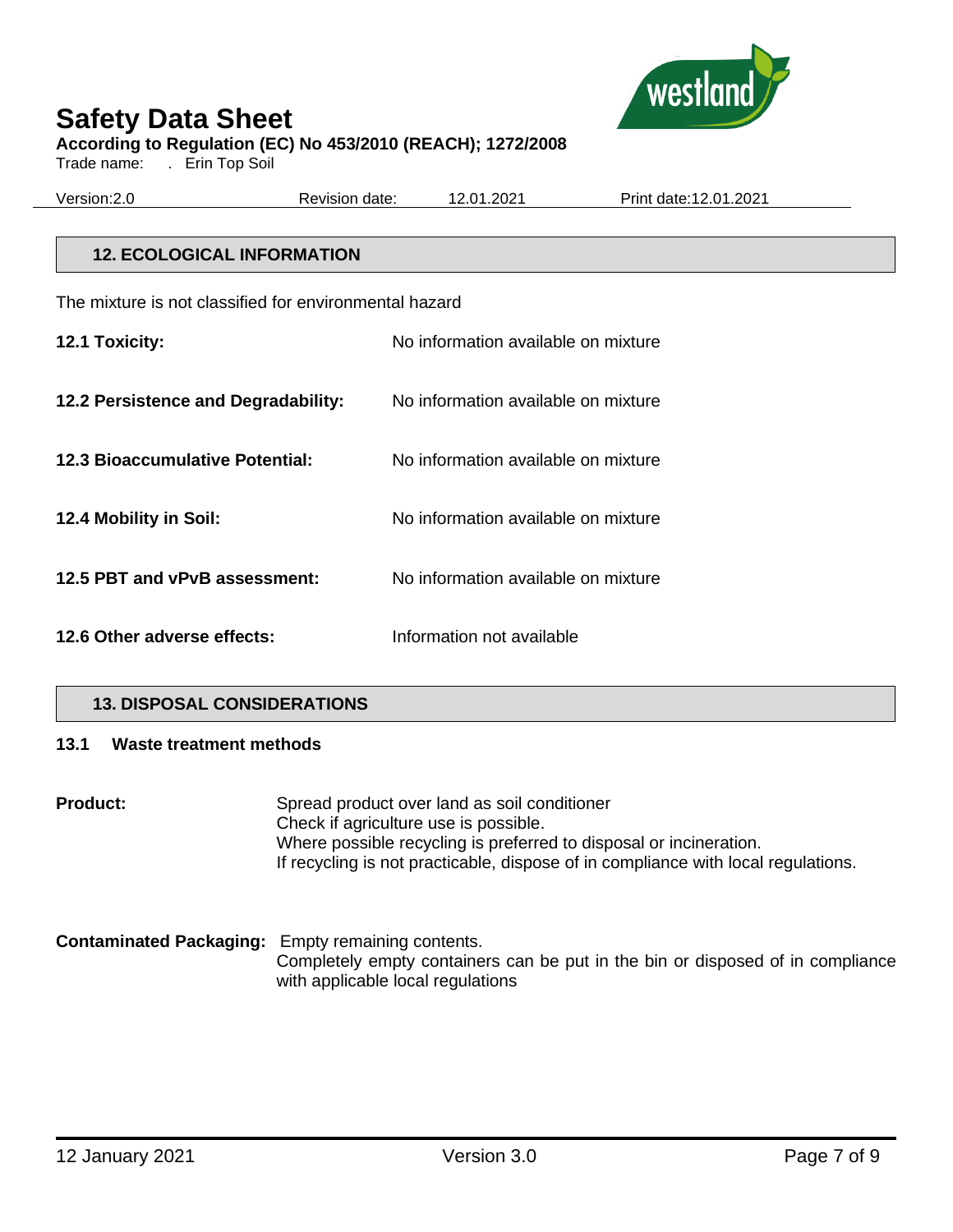

Trade name: . Erin Top Soil

Version:2.0 Revision date: 12.01.2021 Print date:12.01.2021

# **14. TRANSPORT INFORMATION**

|                       | <b>Land transport</b><br>(ADR/RID) | <b>Inland waterway</b><br>transport (ADN) | Sea transport<br>(IMDG) | Air transport<br>(ICAO-TI/<br><b>IATA-DGR)</b> |
|-----------------------|------------------------------------|-------------------------------------------|-------------------------|------------------------------------------------|
| 14.1 UN No.           | Not dangerous<br>goods             | Not dangerous<br>goods                    | Not dangerous goods     | Not dangerous<br>goods                         |
| 14.2 UN Proper        | Not dangerous                      | Not dangerous                             | Not dangerous goods     | Not dangerous                                  |
| shipping name         | goods                              | goods                                     |                         | goods                                          |
| 14.3 Transport hazard | Not dangerous                      | Not dangerous                             | Not dangerous goods     | Not dangerous                                  |
| class(es)             | goods                              | goods                                     |                         | goods                                          |
| Hazard label(s)       | Not dangerous<br>goods             | Not dangerous<br>goods                    | Not dangerous goods     | Not dangerous<br>goods                         |
| <b>Packing group</b>  | Not dangerous                      | Not dangerous                             | Not dangerous goods     | Not dangerous                                  |
| 14.4                  | goods                              | goods                                     |                         | goods                                          |
| 14.5 Environmental    | Not dangerous                      | Not dangerous                             | Not dangerous goods     | Not dangerous                                  |
| hazards               | goods                              | goods                                     |                         | goods                                          |

# **14.6 Special precautions for user:** None

# **14.7 Transport in bulk according to Annex II of MARPOL 73/78 and the IBC Code**

**Additional information:** N/A

# **15. REGULATORY INFORMATION**

# **15.1 Safety, health and environmental regulations/legislation specific for the substance of mixture:**

This mixture is classified in accordance with Regulation (EC) 1272/2008.

**15.2 Chemical Safety Assessment:** A Chemical Safety Assessment has not been undertaken for this mixture

# **16. OTHER INFORMATION**

# **16.1 Indication of changes:** revised and updated